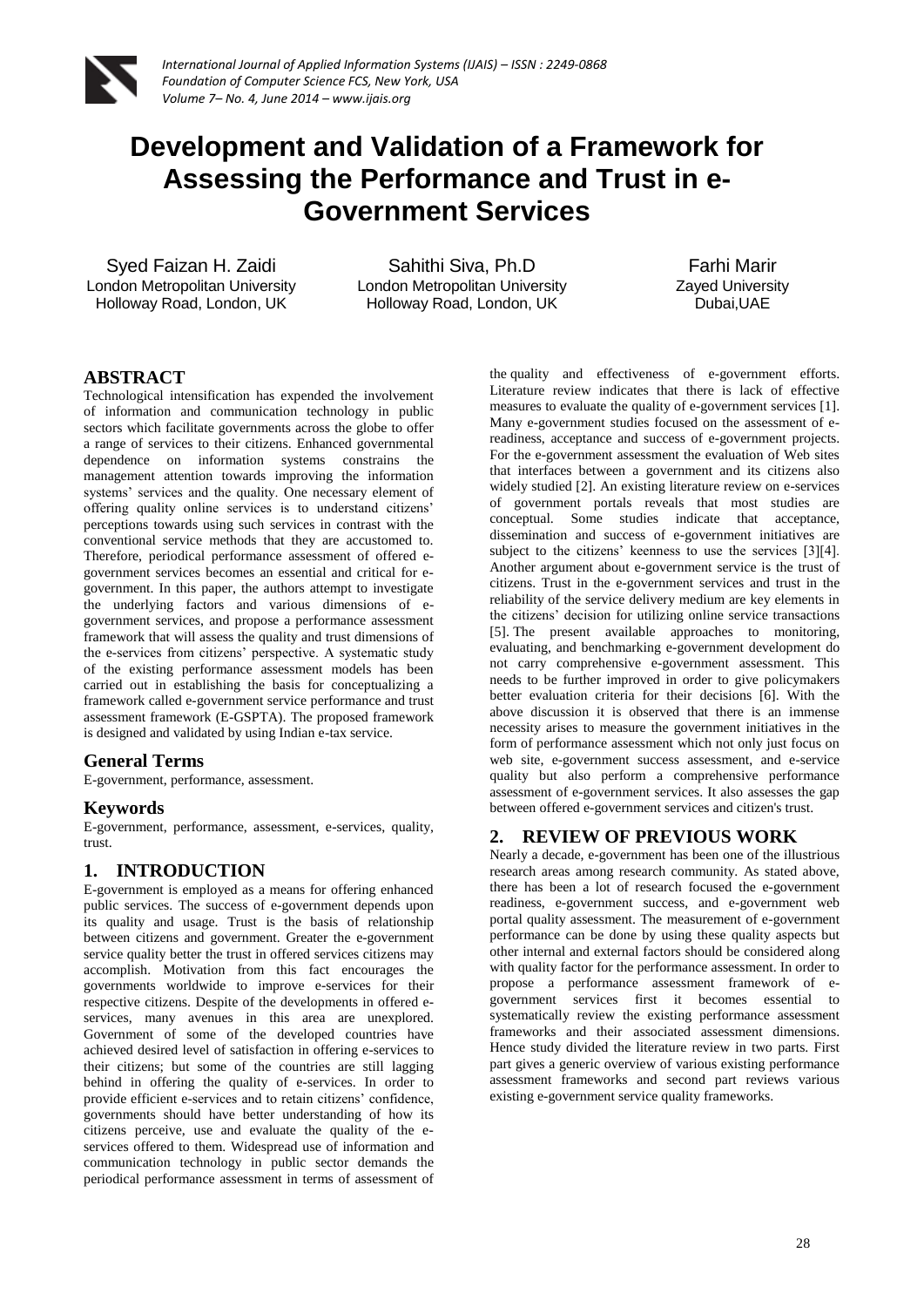

# **2.1 Frameworks for evaluating the performance of e-government**

Previous work indicates various conceptual models or frameworks which were used by the researchers to evaluate the performance of e-government. Literature embraces the various studies by (DeLone & McLean, 1992; Pitt et al., 1995; Myers et al., 1997; DeLone & McLean, 2003; Bakry S. H., 2004; Van D. et al., 2005; Victor et. al., 2007; Wang and Liao, 2008; Esteves and Joseph, 2008; Ibrahim H. et al. 2011).

DeLone and McLean [7] systematically combined individual measures from information system success categories to create a comprehensive model which then updated by DeLone & McLean [10] to measure success of any e-commerce information system. It consists of six dimensions which include system quality, information quality, service quality, system use, user satisfaction and net benefits.

Pitt et al. [8] proposed a model of information system success similar to the DeLone & McLean's model, except service quality was included as one of the dimensions that affects both use and user satisfaction. The model shows the importance of an emerging dimension of 'information service quality' in information systems assessment.

Myers et al. [9] proposed an Information Systems Assessment (ISA) framework with the inclusion of an additional dimension 'Work group impact' within IS success model. The dimension is considered an important intermediate stage between the individual and the organization. The ISA proposed by Myers et al. (1997) is the most comprehensive IS assessment framework but still fails to adequately relate IS to organizational structure.

Bakry [11] presented a framework called STOPE framework. It has been developed and used for the evaluation of different ICT problems including e-business and e-government planning, and information security management. Framework focuses on the strategy, technology, organization, process and environment. This model was found to be adequate for the development of e-government, but did not address e-service assessment issues.

Westhuizen et al. [12] provided an alternative approach, which was based on DeLone and McLean evaluation model [10]. They included project and product dimensions for assessing e-Government projects. Time, quality of project management process, stakeholder satisfaction and budget were the additional variables included in the D & M success model and assessed the project success. Conducted study doesn't include e-service quality assessment criteria and trust issues from the citizens' perspective.

Victor et al. [13] focused on post-completion project evaluation in e-government. The authors consider that conclusions and information extracted from post-completion evaluation can provide useful information for the improvement of forthcoming projects.

Wang and Liao [14] proposed a model for Assessing e-Government systems success, this model is a validation of the DeLone and McLean model of information systems success. Wang and Liao framework is useful and provides a sound evaluation tool. His proposed model is a comprehensive multidimensional model measuring e-government system's success which is validation of DeLone & McLean [10] and replaced net benefit by perceived net benefit.

Esteves et al. [15] presented a comprehensive e-government performance assessment framework for e-government projects (EAM). The assessment identifies the value of the egovernment project post implementation. E-government maturity level, stakeholders, and assessment levels are the three dimensions included in his comprehensive assessment. This framework is based on STOPE model proposed by Bakry [11]. As discussed above, the STOPE model identifies strategy, technology, organizations, people, and environment as the core components for the development of e-Government in the digital age. EAM uses the constructs of the STOPE model to provide the basis for assessment of e-Government projects. EAM included two additional assessment dimensions outside of the STOPE framework: operational and services. The assessment dimension of EAM contains six components: strategic, technological, organizational, services operational, and economic.

Ibrahim et al. [16] in his study categorized e-government evaluation frameworks in three parts which are e-government success evaluation models, e-government value evaluation models and e-government service quality evaluation models.

Above mentioned evaluation frameworks are evident that most of e-government evaluation studies embraced strategies, technology, organization and effectiveness as key indicators for evaluation. However the key factor e-service quality which citizens experience while interacting with online services become important to assess as main key performance indicator.

## **2.2 Frameworks for evaluating e-service quality of e-government**

Studies show that the classification of services in egovernment is related to the citizens. Government-to-Citizen (G2C) services provide full support to citizens, Governmentto-Business (G2B) services to firms, and Government-to-Government (G2G) services to the same or different administration and Government-to-Employee (G2E) are the major classifications. Researchers define e-services in various ways. E-service is a collection of web services which are delivered through the Internet. In e-service customer's interaction with service providers is through technology using their web sites [17].

Researchers referred e-service quality in e-government as users' overall assessment of quality in the virtual context. Eservice quality serves as one of the key factors in determining success or failure of e-government [18][19]. Parasuraman et al. [21] proposed multiple-item scales E-S-QUAL and E-RecS-QUAL for measuring the service quality delivered by web sites on which customers shop online. These were actually introduced to measure the service quality of ecommerce systems, and are extensively used by researchers to evaluate e-service quality. The basic E-S-QUAL scale developed has 22-item scale of four dimensions: efficiency, fulfillment, system availability, and privacy. Whereas the second scale, E-RecS-QUAL, 11 items in three dimensions: responsiveness, compensation, and contact. This model is good for the quality assessment of commercial website.

Gouscos et al. [13] introduced a framework and methodology for establishing indicators and metrics in order to assess the quality and performance of one-stop e-Government service offerings. Papadomichelaki et al. [20] proposed a multipleitem scale for assessing e-government service quality. This article conceptualizes an e-government service quality model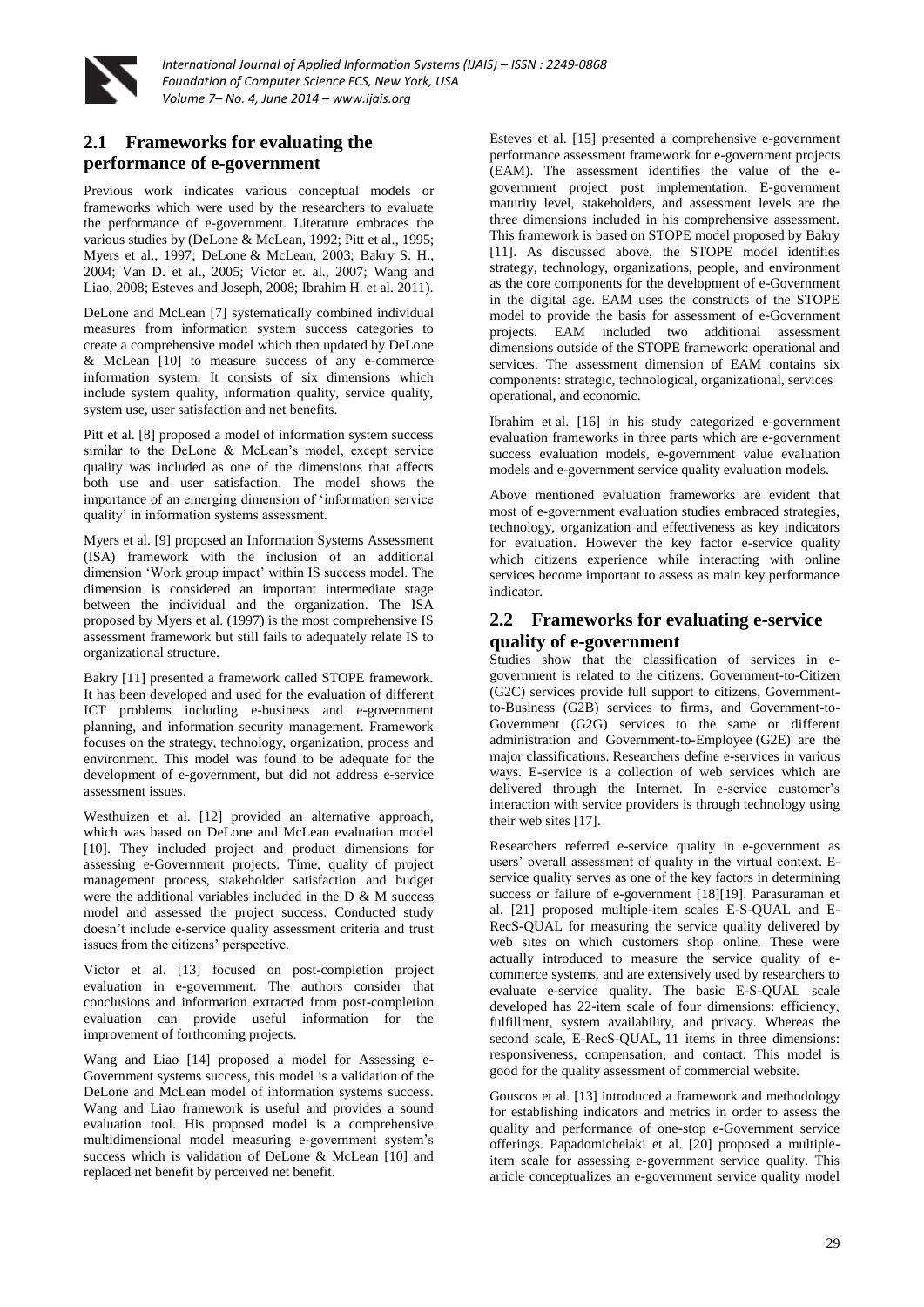

(e-GovQual) for measuring e-government service quality for public administration sites where citizens seek either information or services. E-GovQual considers the indicators e.g. reliability, efficiency, citizen support and trust. That's why this model is a four dimensional model. This model is good for assessing the web quality and citizen perception but doesn't focus on other e-government service quality items such as service quality, and information quality. Chutimaskul et al. [28] highlighted the importance of information quality, process quality and service quality in sustainable e-Government system development and mentioned that the egovernment quality is composed of these three quality variables. His model doesn't talk about the remaining criteria like usefulness, citizen's satisfaction and trust. Papadomichelaki et al. [20] proposed e-GovQual model, where they proposes six factors: ease of use; trust; functionality of the interaction environment; reliability; content and appearance of information; and citizen support (interactivity). Magoutas and Mentzas [22] conceptualize a semantic adaptive framework for monitoring citizen satisfaction from e-government services that is an egovernment service quality model. It is a good model which covers factors like interaction, ease of use and trust kind of factors but these factors alone may not determine the overall performance.

Bhattacharya et al. [23] proposed e-service quality model for Indian government portals which is a good model incorporating the information quality and system quality dimensions for consolidating the e-service quality. As technological aspect is excluded in this study, it does not provide a comprehensive performance assessment of egovernment services. Zaidi et al. [24] conceptualized a framework e-GSQA which includes system quality, process quality, and information quality as key dimensions for consolidating the overall e-service quality of e-government system. Zaidi et al. [25] extended e-GSQA to e-GSQTA by adding trust element in his framework. This framework includes key performance assessment indicators for assessing the e-government service. Both the frameworks were conceptualized and their dimensions derived from the existing researches. The present study is an extension of e-GSQTA with few more amendments. E-GSPTA framework is proposed and validated in this study.

# **3. THEORITICAL DEVELOPMENT OF THE FRAMEWORK**

Present study proposes a comprehensive framework for assessing the performance of e-government services (E-GSPTA), hence the identified constructs were adopted only after careful assessment of each dimensions. E-GSQA and e-GSQTA were presented in [24][25] for assessing egovernment service and trust which embraces few dimensions from DeLone and McLean model [10] and E-S-QUAL scale developed by Parasuraman et al. [21]. Proposed study suggests that system quality, information quality, service quality, usefulness, citizens' satisfaction, citizens' trust and perceived e-government service quality are the essential constructs for assessing the performance of e-government services.

System quality is measured by the attributes such functionality, reliability, data quality, flexibility, and integration [10]. System quality represents the quality of the information system processing itself, which includes software and data components, and it is a measure of the extent to

which the system is technically sound [26]. From the literature it is found that the functionality, navigation, and accessibility are the main characteristics of system quality. Several other authors have measured system quality in a direct manner without including these dimensions [14][27]. Some authors kept ease of use separate from the system quality treating it as an independent attribute. DeLone and McLean [7] mentioned that the information quality is the quality of output, which information system produces. In the context of e-government, the information quality refers to the quality of information related to government activities. Information quality basically contains the accuracy, timeliness, relevance, precision, and completeness [10][36]. Narasimhaiah et al. [26] categorized information quality in information content and information format. Information content measures the relevance of the information presented to the user in screens and the accuracy and completeness of the information, whereas the information format measures the way of presentation of information and whether information is provided in an easy-to-understand format. With the above discussion it is found that all five items used by DeLone and McLean [10] to measure information quality including accuracy, timeliness, completeness, relevance, and consistency are relevant for assessing the information quality of e-government service.

Service quality is an important measure in public sectors which comprises of three aspects: user-focus, user satisfaction, and outcomes [29]. The service quality refers to the quality of e-government communication that is effectively used by the citizens. DeLone and McLean [10] proposed an updated model of IS success by adding a "service quality" measure as a new dimension of the IS success model.

Narasimhaiah et al. [26] used reliability, assurance, responsive ness, and empathy for measuring the service quality. Quality of e-government services can be evaluated by user satisfaction and intention of future use [23]. Hence the service quality of e-government is an important factor to measure the citizen's satisfaction.

DeLone and McLean [10] stated that the use and user satisfaction are closely interrelated. His model reveals that the positive experience with "use" will lead to greater "user satisfaction". Seddon [30] re-specified and extended the DeLone & McLean IS success model. He added perceived usefulness as an important success measure for IS success. Rai et al. [31] extended the Seddon model and identified perceived ease of use and perceived usefulness as antecedents of satisfaction. They also considered that perceived ease of use is an antecedent of perceived usefulness. Chang et al. [32] stated that the perceived usefulness is directly determined by perceived ease of use. In the present study we are using "usefulness" construct which means that the positive experience in using e-government service by the citizens will lead to the greater "citizens' satisfaction" in the citizens.

Citizens' satisfaction with e-government services is related to a citizens' perception and the use of government web site, also citizens' satisfaction is positively related to the trust in government. Quality of service delivery increases citizens' satisfaction and hence citizens' satisfaction is strongly related to trust in government service delivery [33]. Increased citizens' trust in government will increase citizens' satisfaction in government e-service delivery as well [33][34]. Trust is positively related to usefulness of e-government service. Perceived "ease of use" increases the trust in the web site [35]. With this discussion it can be concluded that trust is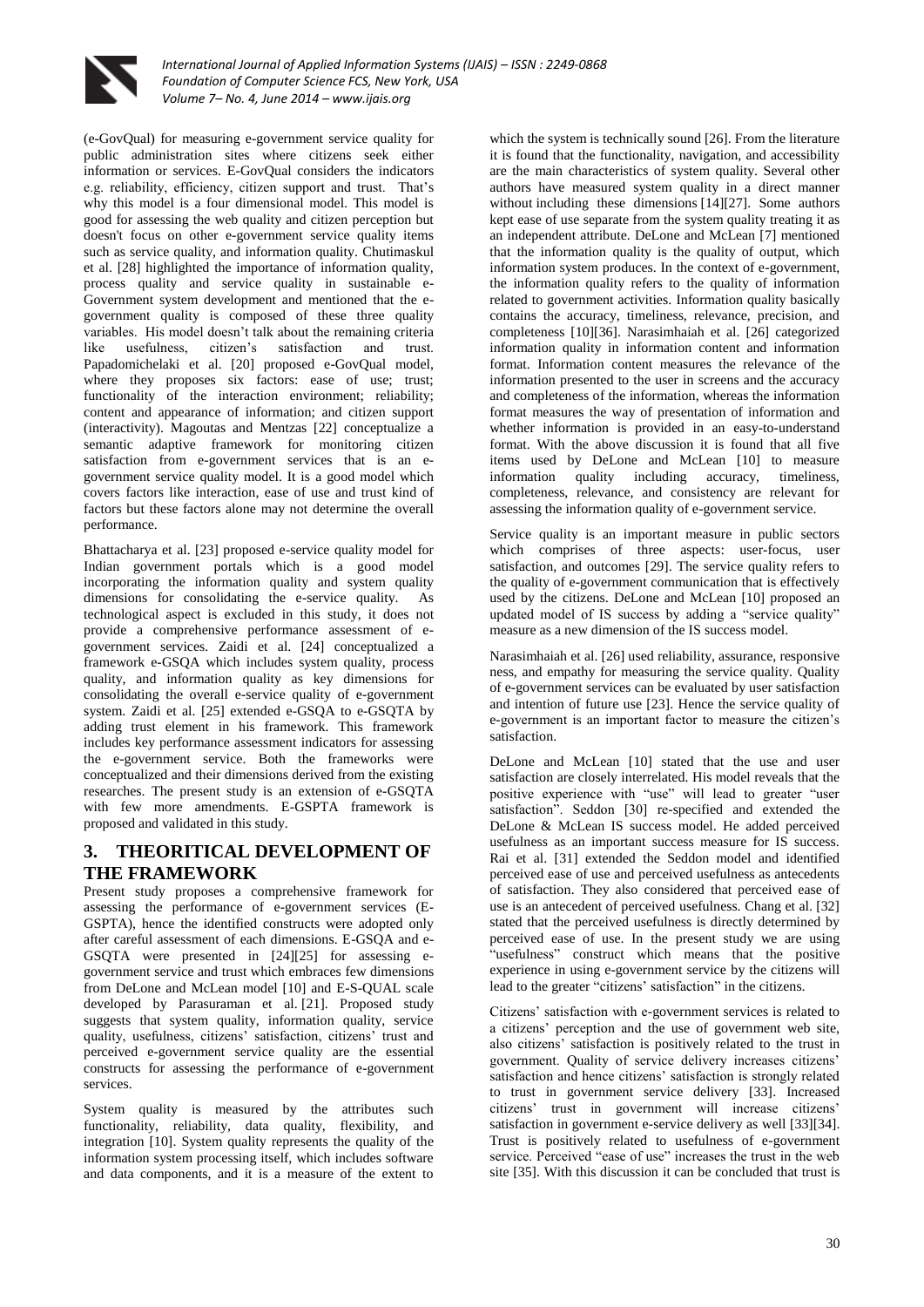

positively associated with usefulness and citizens' satisfaction in e-government services. Citizens' satisfaction can be defined as the degree to which, a citizen is satisfied with overall use of the e-service provided by the government. Once citizens are satisfied with e-services it will build the trust in e-government services.



**Fig 1: Proposed framework (E-GSPTA) for assessing the performance of e-government service and trust**

DeLone and McLean [10] identified the hypothesized relationship between use, user satisfaction, and the three quality variables which together constitute the net benefits. Chutimaskul et al. [28] stated that the e-Government quality is composed of process quality, information quality, and service quality. Wangpipatwong et al. [36] in a study of e-government portals of Thailand, find that improved system quality, service quality and information quality can ensure continued use of egovernment applications by citizens. With the above discussion and from the existing literature it is concluded that for assessing performance of e-government services "system quality, information quality and service quality" constructs are needed. Along with these constructs usefulness, citizens' satisfaction and citizens' trust are equally important.

Following hypotheses are drawn from above discussion on the literature. Figure 1 shows the relationships among various constructs and hypotheses.

H1a System quality is positively related to usefulness of the egovernment service hence it affects e-government service.

H1b System quality in the e-government has positive effect on citizen's satisfaction.

H2a Information quality is positively related to usefulness of the e-government service; hence it affects e-government service.

H2b Information quality in the e-government has positive effect on citizen's satisfaction.

H3a Service quality is positively related to usefulness of offered e-government service hence it affects perceived egovernment service quality.

H3b Service quality has positive effect on citizen's satisfaction in e-government service.

H4a Usefulness positively affects the trust in e-government service.

H4b Usefulness positively affects citizen's satisfaction in egovernment service.

H5a Citizen's satisfaction positively affects and forms trust in e-government service.

H5b Citizen's satisfaction has positive effect on perceived egovernment system quality.

H6 Trust has positive effect on perceived e-government service quality.

# **4. RESEARCH METHODOLOGY**

The present empirical research followed quantitative analysis technique emphasizing on achieving reliability and validity of the measures used. The research is divided into three steps which include conceptualization of framework, development and finally validation of proposed framework. Quantitative research usually involves building up hypotheses based on theoretical statements, and variables measured for effects. Hair et al. [37] suggested most widely used methods which are exploratory, descriptive and, causal. Research on egovernment service quality is mostly descriptive and discusses most of the aspects inherent in service quality [38]. India e-Tax service is considered for the verification and validation of proposed model. Indian government offers variety of eservices to their citizens but e-Tax service is among one of them which vast majority of citizens including public and private sector's employees avail also business personals use it frequently.

## **4.1 Measurement of constructs**

The first step focuses on conceptualization of constructs and enlists all possible items in the respective constructs. The constructs used in this study are system quality, information quality, service quality, usefulness, citizen' satisfaction, citizens' trust and e-government service quality. For each construct, a number of items are identified from previous research. A questionnaire of 38 items was designed based on the literature review and feedback from citizens on their experience with e-Tax service. The questionnaire design went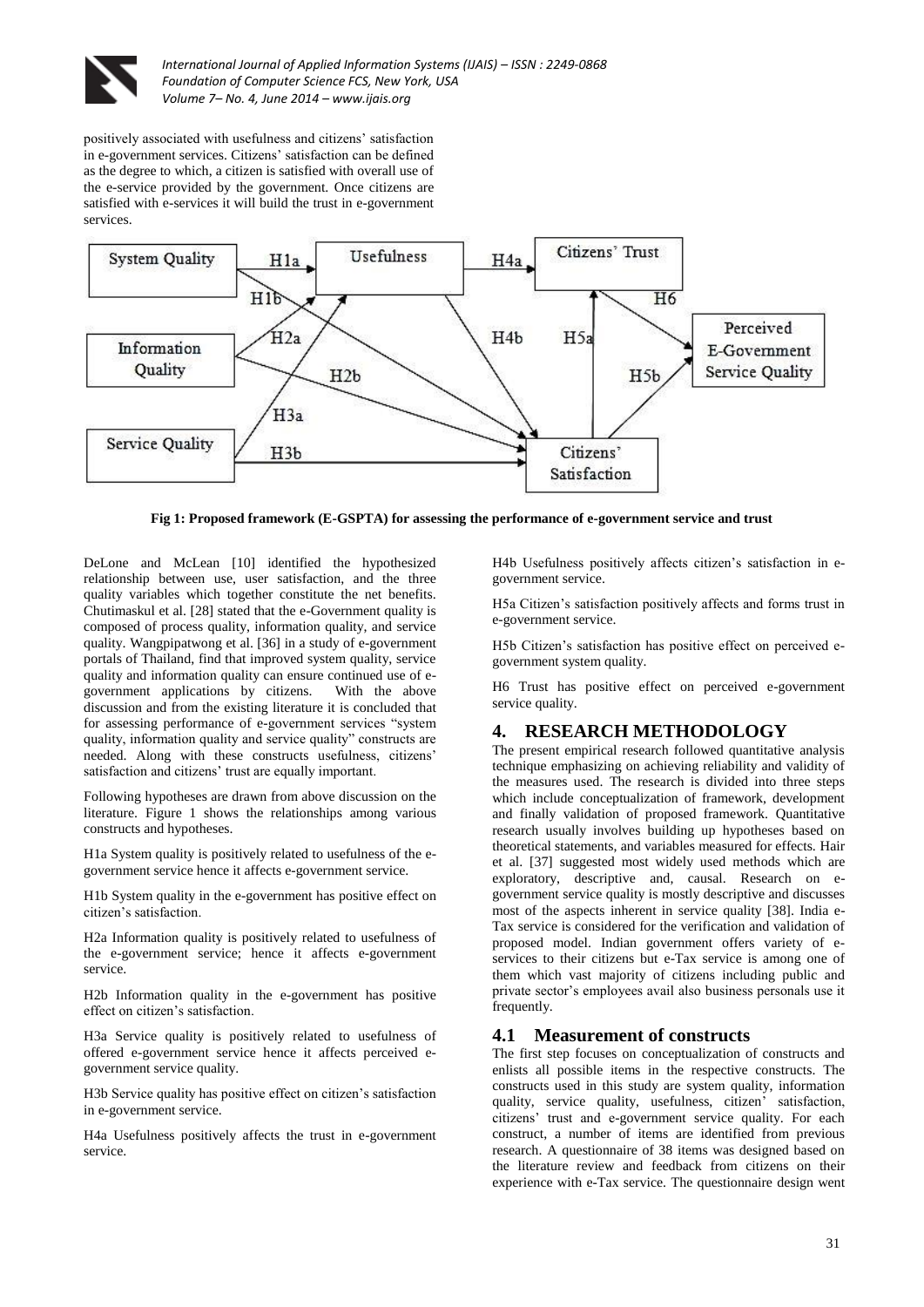![](_page_4_Picture_0.jpeg)

through several iterations before finalizing on one. The second step is about design, which included refining the items. Construct validity and reliability analysis was also done in this step.

## **4.2 Sampling and data collection**

There is a high level of variation in the Indian society, including variation in education, culture, age, and relation with technology. Empirical data for instrument validation and hypothesis testing was collected through questionnaires based survey from e-Tax payers. As e-Tax service is a new technology which was introduced few years back to the citizens, it is not expected that the whole population will adopt it and start using it frequently. Filing income tax online in India is a facility provided to the individuals but a mandatory process for employees and firms. Business /corporate houses file their taxes through income tax practitioners or by their inhouse experienced professionals. However public and private sector's employees file their taxes by tax practitioners or by themselves. As they file taxes by themselves, their experience of using online e-Tax services is different from that of the corporate sector. Different rules are applied for filing income tax for different sections, hence random sampling method was found suitable for such situation. The instrument used in this research is the questionnaire. We distributed 300 questionnaires to the individuals which took approximately three months. A total of 260 responses were received. A fivepoint scale from 1 (strongly disagree) to 5 (strongly agree) was used to collect responses. Sample was satisfactory for the analysis. From the responses received, it was found that 30% respondents were between age 28 and 40; 40% were between 41 and 55 years; and remaining were up to 65 years. Male etax payers attributed up to 78%, female e-tax payers were found 22% percent.

## **5. DATA ANALYSIS**

Data analysis followed two stages. First, the measurement model was estimated using confirmatory factor analysis to test whether the constructs possessed reasonable validation and reliability [37]. To ensure data validity and reliability, internal consistency, convergent validity, and discriminant validity were conducted. Second was the structural model that best fitted the data was identified, and the hypotheses were tested between constructs in the proposed model [37].

## **5.1 Descriptive Statistics**

Descriptive statistics have been conducted to determine whether the data follows the normal distribution. According to Hair et al. [37] normality is the assumption about the degree to which the distributions of the sample data correspond to a normal distribution.

**Table 1. Descriptive statistics of the gathered data**

| <b>Construct</b>                          | Mean | Std.<br><b>Deviation</b> | <b>Skewness</b> | <b>Kurtosis</b> |
|-------------------------------------------|------|--------------------------|-----------------|-----------------|
| <b>Information Quality</b>                | 3.98 | 0.72                     | $-0.65$         | 0.75            |
| Service Quality                           | 4.01 | 0.55                     | $-0.69$         | 1.40            |
| <b>Usefulness</b>                         | 4.08 | 0.56                     | $-0.96$         | 0.72            |
| Citizens' Satisfaction                    | 4.01 | 0.56                     | $-0.82$         | 0.11            |
| Citizens' Trust                           | 4.01 | 0.51                     | $-0.91$         | 0.85            |
| Perceived e-government<br>service quality | 4.00 | 0.51                     | $-0.91$         | 0.85            |

Normality of the variable's data could be read from the standard deviation. When the standard deviation (S.D. <1) then, it indicates normality. Measuring the value of skewness, and kurtosis also confirm the normality of data. According to Hair et al. [41], the range of acceptable limits for skewness is - 1 to 1, and the range of acceptable limits for Kurtosis is -1.5 to 1.5.

## **5.2 Reliability Test**

In order to establish the internal consistency of the measurement instruments, reliability analysis was conducted. It was established by calculating coefficient alpha, also known as Cronbach's alpha, to measure the internal consistency of the measurement scale. Hair et al. [41] suggests that the acceptable values for Cronbach's alpha  $> = 0.6$  but if the value  $is > =0.9$  then strenght of association will be excellent.

|  |  | Table 2. Cronbach's a value for reliability test |  |  |  |  |
|--|--|--------------------------------------------------|--|--|--|--|
|--|--|--------------------------------------------------|--|--|--|--|

| <b>Items for each Constructs</b>              | Cronbach's $\alpha$ |
|-----------------------------------------------|---------------------|
| System Quality (7)                            | 0.85                |
| Information Quality (7)                       | 0.87                |
| Service Quality (6)                           | 0.85                |
| Usefulness $(5)$                              | 0.82                |
| Citizens' satisfaction (5)                    | 0.84                |
| Citizens' Trust (5)                           | 0.86                |
| Perceived e-Government Service<br>Quality (3) | 0.85                |

The results of the reliability test are shown in Table 2 in which the Cronbach's α -values are greater than 0.6 for all items in each constructs in fact values obtained are close to 0.9 which shows near excellent association of items with their constructs.

## **5.3 Measurement Model**

Descriptive statistics and reliability test provided satisfactory results and confirmed that the data is symmetrical. In order to test performance of e-government services and trust, 38 items were adapted. Next step involves further examination of factor structure and validation. Before estimating the path coefficient of the hypothesized structural model, confirmatory factor analyses for all latent constructs including system quality, information quality, service quality, usefulness, citizens' satisfaction, citizens' trust, and perceived e-government service quality were conducted to confirm the factor structure for each constructs. Structural Equation Modeling (SEM) using AMOS 18 was employed for validating the measurement model. Confirmatory factor analysis (CFA) is generally known as the measurement model in the (SEM); also a multivariate analysis technique is used for testing the goodness of model fit [37][39]. Confirmatory factor analysis was conducted on all the constructs to check whether all the items load satisfactorily on the respective constructs, and whether they give satisfactory results for the confirmatory model. In order to measure the goodness-of fit of the model, statistical measurements such as the chi-square test  $(\chi^2)$ , the relative chi-square (CMIN/DF) = (chi-square/degree of freedom), Goodness of Fit Index (GFI), Adjusted Goodness of Fit Index (AGFI), Normalized Fit Index (NFI), Tucker-Lewis Index (TLI), Comparative Fit Index (CFI), Incremental Fit Index (IFI), Root Mean Square Residual (RMR), and Root Mean Square of Error Approximation (RMSEA) were employed. Nine common model-fit measures were used to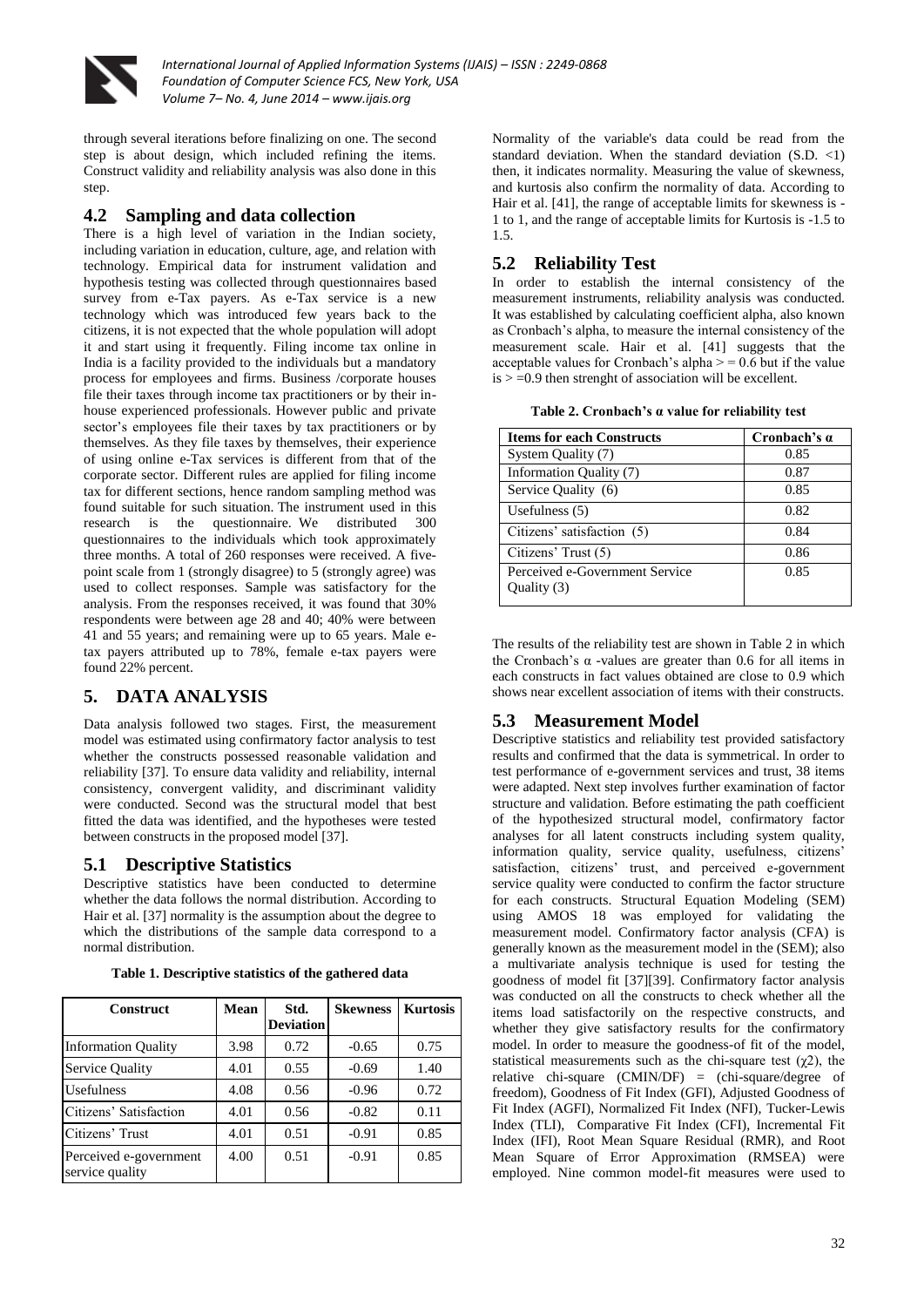![](_page_5_Picture_0.jpeg)

assess the overall goodness of fit model. All of the criteria that determine the overall fit of the model particularly GFI (.979), AGFI (.958), RMSR (.015), RMSEA (.043), NFI (.976), CFI (.992), IFI (.992), TLI (.988), and CMIN/DF (1.432) were found to be within acceptable range, which indicates that model fit was good. The table 3 shows the obtained values of model fit indices which are within the acceptable range given by Hooper et al. [40].

| <b>Model Fit Measurement</b>          |                                |                       |  |  |
|---------------------------------------|--------------------------------|-----------------------|--|--|
| <b>Fit Indices</b>                    | <b>Recommended Range</b>       | <b>Obtained Value</b> |  |  |
|                                       | Absolute Fit Measurement (AFM) |                       |  |  |
| $\chi$ 2/df                           | $\leq$ 3.00                    | 1.432                 |  |  |
| <b>GFI</b>                            | >0.9                           | .979                  |  |  |
| AGFI                                  | > 0.9                          | .958                  |  |  |
| <b>RMSR</b>                           | < 0.10                         | .015                  |  |  |
| <b>RMSEA</b>                          | < 0.08                         | .043                  |  |  |
| <b>Incremental Fit Measures (IFM)</b> |                                |                       |  |  |
| <b>NFI</b>                            | >0.9                           | .976                  |  |  |
| <b>CFI</b>                            | >0.9                           | .992                  |  |  |
| IFI                                   | >0.9                           | .992                  |  |  |
| TLI                                   | >0.9                           | .988                  |  |  |

## **Table 3. Model Fit Indices for Measurement Model**

## **5.4 Instrument's Validity Analysis**

For the validation of instrument, validity analysis was performed which includes the analysis of convergent validity and discriminant validity.

#### *5.4.1 Convergent Validity*

The following criteria are suggested by various researchers for convergent validity.

| <b>Convergent validity</b><br>criteria | Guideline   | <b>Source</b>       |
|----------------------------------------|-------------|---------------------|
| Item/factor loading                    | $>=0.60$    | Bradley et al. [43] |
| Composite reliability                  | $>=0.70$    | Hair et al. [41]    |
| Average Variance Extracted             | $\geq 0.50$ | Hair et al. [41]    |
| Cronbach Alpha Coefficient             | $>=0.70$    | Gefen et al. [42]   |
| Critical Ratio (t-value)               | $>=1.96$    | Gefen et al. [42]   |
| for outer loading                      |             |                     |

**Table 4. Criteria for convergent validity**

The given table 6 in appendix shows that for factor loading, critical ratio, average variance extracted, and composite reliability which obtained values were found well within the range.

Convergent validity indicates the degree to which two different indicators of a latent variable confirm one another [45]. Hair et al. [37] suggests different ways to determine convergent validity. Critical ratio >1.96 is the first condition to confirm convergent validity in factor loading. Second important condition which confirms convergent validity is all standardized regression coefficients should be more than 0.50 [45]. Table 4 shows that all the factor loadings are higher than specified criteria 0.50, in fact some loadings are more than 0.70. All obtained critical ratios are  $> 1.96$ . The range of the critical ratio is 8.00 to 14.00. Obtained critical ratios and standardized regression weights are well within the range and indicate good convergent validity.

Fornell et al. [44] recommended the three criteria for establishing convergent validity. First one is all indicator factor loadings should be significant and exceed 0.707 Second is construct/composite reliabilities should exceed by 0.60, and third is average variance extracted (AVE) by each construct should exceed by 0.50. Factor loading of all the items were found to be greater than 0.60. Critical ratios' were found to be greater than 1.96 which is a first condition of convergent validity. In fact, most values are significantly high, over 0.70. Both the factor loadings and critical ratios indicate good convergent validity. Average variance extracted (AVE) can be calculated as {sum of (standardized loadings squared)} /  ${\rm [sum of (standardized loadings squared)] + (sum of indicator]}$ measurement errors). Below table shows the AVE >0.50 and composite reliability > 0.70 satisfied the standard criteria. Based on factor loadings, the critical ratio, and AVE calculation, convergent validity is confirmed.

## *5.4.2 Dicriminanat Validity*

Discriminant validity is the extent to which a construct is truly distinct from other constructs [37]. Fornell et al. [44] suggested that the square of the correlation between two constructs should be less than their corresponding average variance extracted (AVE). Discriminant validity was examined by comparing the squared correlation (also shared variance) between constructs with the average variance extracted of the individual construct [44]. Analysis showed the squared correlation between constructs were lower than the average variance extracted of the individual construct, which confirmed the discriminant validity. Table 5 shows the discriminant validity.

**Table 5. Measurement of discriminant validity**

|               | SysOu | InfoOu | ServOu | Use  | CitStfn | PeGSO |
|---------------|-------|--------|--------|------|---------|-------|
| SysQu         | 0.84  |        |        |      |         |       |
| <b>InfoOu</b> | 0.58  | 0.85   |        |      |         |       |
| ServQu        | 0.45  | 0.51   | 0.85   |      |         |       |
| Use           | 0.31  | 0.23   | 0.41   | 0.82 |         |       |
| CitStfn       | 0.38  | 0.40   | 0.44   | 0.46 | 0.84    |       |
| CitT          | 0.29  | 0.37   | 0.38   | 0.41 | 0.44    |       |
| PeGSO         | 0.24  | 0.21   | 0.34   | 0.25 | 0.32    | 0.84  |

# **5.5 Structural model for hypotheses Analysis**

When a measurement model fulfills the model fit criteria then it is possible to build a structural model in order to evaluate hypothesized relationships. "A structural model represents the theory with a set of structural equations and is usually depicted with a visual diagram" [37]. All of the criteria that determine the overall fit of the model particularly GFI (.981), AGFI (.965), RMSR (.017), RMSEA (.049), NFI (.979), CFI (.995), IFI (.995), TLI (.989), and CMIN/DF (1.532) were found to be within acceptable range, which indicates that model fit was good. This suggests the next step to find the path coefficient structural model. In order to test the hypotheses of the framework, the squared multiple correlation or determination of coefficient  $R^2$  was performed. This is a measure of the entire structural equation, as  $\mathbb{R}^2$ , which provides a relative measure of fit for each structural equation. Figure 2 shows standardized path coefficients, p-values, and variance for each equation in the hypothesized framework. Path coefficients for each hypothesized path and the corresponding *t*-values that indicate significance of the coefficients (*t*-values >1.96 represent significance levels \*\*\* (p<0.001), \*\* (p<0.01), \* (p<0.05)) along with *R*2 values for the dependent variables. Figure 2 shows that all hypothesized paths are significant. System quality and information quality had significant effect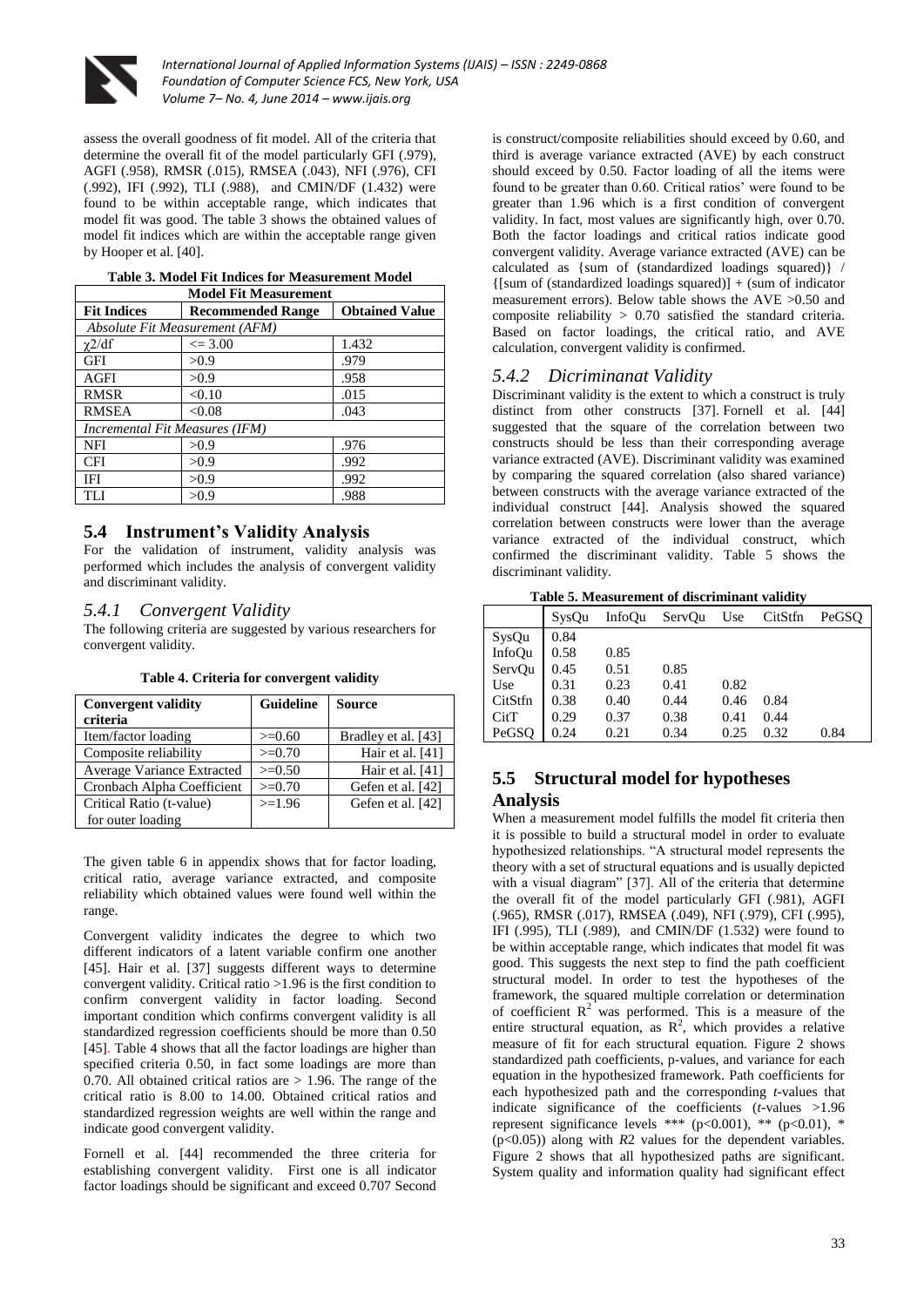![](_page_6_Picture_0.jpeg)

(β=0.27, β=0.32 and β=0.28, β=0.36) on the usefulness and citizens' trust. This shows that the hypotheses H1a, H1b, H2a, H2b, H3a were supported, however service quality had significant effect on citizens' trust  $(\beta = 0.29, H3b$  was supported) but its effect on usefulness shows marginal value. Hence hypothesis H3a was rejected. Usefulness shows significant effect on citizens' trust and citizens' satisfaction means hypotheses H4a and H4b were found acceptable. Finally citizens' trust and citizens' satisfaction greatly influenced the whole e-government service quality; hence hypotheses H5a, H5b and H6 were supported. Results obtained from the structural equation analysis, we found that

System quality, information quality and service quality are most preferred performance measurement constructs of a government which measure the functionality and performance of e-government services. Based on the previous studies, a set of items for each construct were considered to measure system quality, information quality and service quality in this study. Hypotheses testing results reveal that quality assessment constructs including system quality, information quality and service quality show direct effect on usefulness of egovernment system which also affect citizens' satisfaction while citizens interact with the online system. Thus, set of hypotheses H1a, H1b, H2a, H2b, H3a and H3b in depicted in figure 2 are well supported. System quality, information

![](_page_6_Figure_4.jpeg)

\*\*\* (p<0.001), \*\* (p<0.01), \* (p<0.05)

**Fig 2: Results from the hypothesis testing**

most of the hypothesized relationships are supported. The total effects on e-government service quality are 0.39. 39% of the variance of e-government service quality impact is determined by system quality, information quality, service quality, usefulness (indirect effect), citizens' trust and citizens' satisfaction (direct effect) together. In addition, 32% of the variance of citizen's trust is explained by usefulness and 27% citizens' satisfaction. Citizens' trust shows stronger effect on e-government service quality rather than citizens' satisfaction. However it was evident that the citizens' trust was built due to the citizens' satisfaction.

## **6. DISCUSSION**

The purpose of the study is to develop and validate the framework which can assess the e-government service performance in the form of perceived e-service quality. The DeLone and McLean [10] IS success model was adopted as a base model in the proposed framework. In the study focus was given on G2C e-government interaction. Due to the nature and context of the research it was necessary to add some additional construct particularly "Usefulness and Citizens' Trust" in the base model. The results after analysis show that the system quality, information quality, service quality, usefulness, citizens' trust, citizens' satisfaction and perceived egovernment service quality are valid and appropriate assessment constructs which reflect overall e-government service performance. The set of hypotheses were tested empirically by collecting the data from the e-tax service users of India. Our research indicates some important implications. According to the proposed framework, perceived net egovernment service quality is considered to reflect egovernment performance along with other six constituting performance assessment measures.

quality and service quality influence the perceived egovernment service quality and significantly play important role in assessing e-government service performance. It is clearly evident from the findings that the total effects of information quality on usefulness, citizens' satisfaction, and trust are significantly greater than those of system and service quality. In the context of G2C, information quality has more prevailing influence on perceived e-government service quality through usefulness, citizens' and trust. However system quality and service quality simultaneously show relative impact on perceived net e-government service quality. Citizens' satisfaction and citizens' trust show direct relationship with perceived e-government service quality hence hypotheses H<sub>5</sub>b and H<sub>6</sub> are well supported. Usefulness and citizen's satisfaction also show direct relationship with citizens' trust which means citizens' trust is formed due to the usefulness of e-government services and the satisfaction of citizens in using offered online e-government system.

In order to improve the performance of e-government services, perceived net e-government service quality should be fairly improved. Improvement in perceived net e-government service quality depends upon offering the high-quality in the constructs like system quality, information quality and service quality to the citizens in G2C environment. Improved system quality, information quality, service quality and usefulness all together influence the citizens' satisfaction and citizens' trust. In the proposed framework, usefulness, trust and satisfaction were found to have the strongest direct effect on perceived net e-government service quality, indicating the importance of overall assessment of e-government services. Present study suggests that perceived net e-government service quality can be considered as the construct which gives overall assessment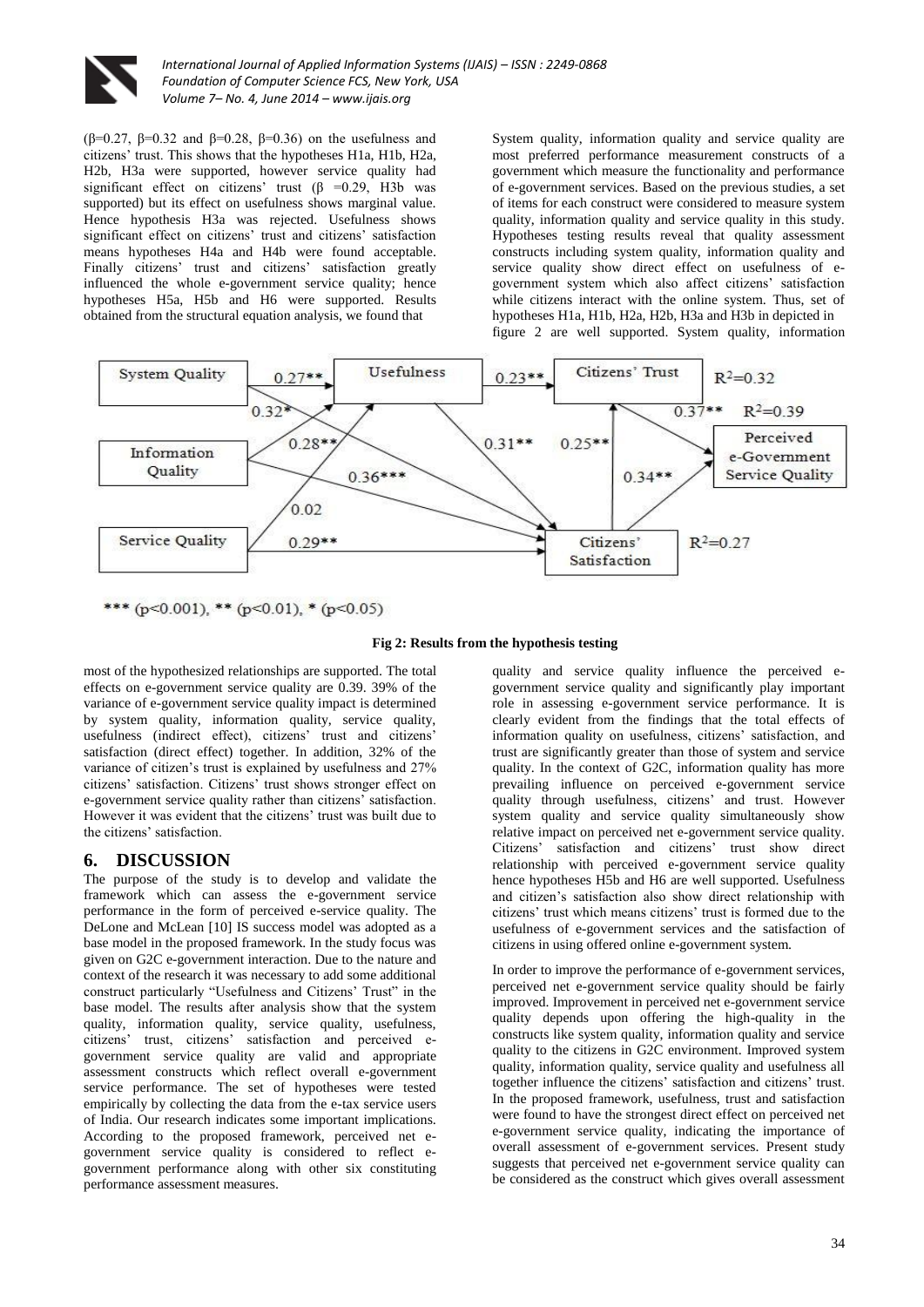![](_page_7_Picture_0.jpeg)

of the performance of e-government services. This research also confirms that citizens' satisfaction and citizens' trust are corresponding yet individual constructs. Citizens' satisfaction in offered e-services builds the trust among citizens.

To comprehend the level of offered e-government services, study provides reasonable numbers of valid measures which can be administered periodically to a group of citizens. E-GSPTA framework was found an appropriate instrument which can be employed for assessing the e-government service performance. Drastic enhancement in the today's technological environment requires periodical e-government service performance assessment. Regular assessment is a firm need which will assist the government to improve their existing system and government will be in the position to gain the confidence of citizens in their offered e-government services. Citizens' participation and motivation in using the egovernment services would be enhanced. Government can take essential curative measures to improve existing egovernment system and also government can maintain the transparency in the system.

## **7. CONCLUSION**

An effective e-government requires a coherent set of policies and strategies to provide robust quality of e-services to their citizens in cost effective and transparent manner. Egovernment services offered are utilized by the people of different levels residing in the society. Business professionals, public and private sector employees use e-government services (e.g. e-tax services) frequently. Some of them are IT savvy and some of them are reluctant in using online services. Hence the government responsibility is to build the confidence in their citizens so that every citizen can participate in using online services. An empirical study was conducted to identify determinants of performance assessment of e-government services. The critical factors included system quality, information quality, service quality, usefulness, citizens' satisfaction, citizens' trust and perceived e-government service quality.

The development and validation of E-GSPTA framework is mainly an exercise for assessing the performance of egovernment services. The research reported in this paper suggests the various facets of e-government services and such a framework can become a useful instrument for any government that plans to assess the performance of their offered e-government services and also it will help the government to measure the trust in their offered e-government services.

#### **8. REFERENCES**

- [1] Carbo, T., & Williams, J. G., (2004), "Models and metrics for evaluating local electronic government systems and services", in Electronic Journal of E-Government, 2(2), pp. 95−104.
- [2] De Jong, M., & Lentz, L. (2006), "Scenario evaluation of municipal Web sites: Development and use of an expert focused evaluation tool", Government Information Quarterly, 23(2), 191−206.
- [3] Shareef, M. A., Kumar, U., Kumar, V., & Dwivedi, Y. K. (2009), "Identifying critical factors for adoption of egovernment", Electronic Government: An International J ournal, Vol. 6 No. 1, pp. 70-96.
- [4] Shareef, M. A., Kumar, U. ,& Kumar, V. (2011), "Egovernment adoption model (GAM): differing service

maturity levels", Government Information Quarterly, Vol. 28 No. 1, pp. 17-35.

- [5] Barclay, C. (2008), "Towards an integrated measurement of IS project performance: The project performance scorecard" Information Systems Frontiers, Vol. 10, Number 3, July 2008, pp. 331-345, Springer.
- [6] Kunstelj, M., & Vintar, M. (2004), "Evaluating the progress of e-Government development: A critical analysis", Information Polity, 9(3–4), 131−148.
- [7] DeLone, W. H., & McLean, E. R., (1992), "Information systems success: the quest for the dependent variable", Information Systems Research, Vol. 3 No. 1, pp. 60-95.
- [8] Pitt, L. F., Watson, R. T., & Kavan, C. B. (1995), "Service quality: A measure of information systems effectiveness", MIS Quarterly, 19(2), 173-187.
- [9] Myers, B. L., Kappelman, L. A., & Prybutok, V. R. (1997), "A comprehensive model for assessing the quality and productivity of the information systems function: toward a 163 theory for information systems assessment", Information Resources Management Journal, 10 (2).
- [10] DeLone, W. H., & McLean, E. R. (2003), "The DeLone and McLean model of information system success", Journal of Management Information System 19, 9–30.
- [11] Bakry, S. H. (2004), "Development of e-government: A STOPE view", International Journal of Network Management, vol.14 No.5 pp. 339-350.
- [12] Westhuizen, V. D., & Fitzgerald, E. P. (2005), "Defining and measuring project success", In the Proceedings of the European Conference on IS Management, Leadership and Governance, 07-08 Jul 2005, Reading, U. K.
- [13] Victor, G. J., Panikar, A. & Kanhere, V. K. (2007), "Egovernment Projects–Importance of Post Completion Audits", In the foundations of e-Government book, of the 5<sup>th</sup> International Conference of e-Government, (ICEG).
- [14] Wang, Y. S., & Liao, Y. W. (2008), "Assessing e-Government systems success: A validation of the DeLone and McLean model of information systems success", Government Information Quarterly, vol. 25, pp. 717-733, Elsevier.
- [15] Esteves, O. J., & Joseph, R. C. (2008), "A comprehensive framework for the assessment of e- Government projects", Government Information Quarterly, Vol. 2008, pp. 118- 132, Elsevier.
- [16] Ibrahim, H., Abdul, L., & Zahir, I. (2011), "A new COBRAS framework to evaluate e-government services: a citizen centric perspective", tGov orkshop'11GOV11, March 17-18, 2011, Brunel University, West London, UB83PH.
- [17] Halaris, C., Magoutas, B., Papadomichelaki, X., & Mentazas, G. (2007), "Classification and synthesis of quality approaches in e-government srvcies", Internet Research, vol 17 Iss: 4, ppf 378-401.
- [18] Santos, J. (2003), "E-service quality: a model of virtual service quality dimensions", Managing Service Quality, Vol. 13 No. 3, pp. 233-47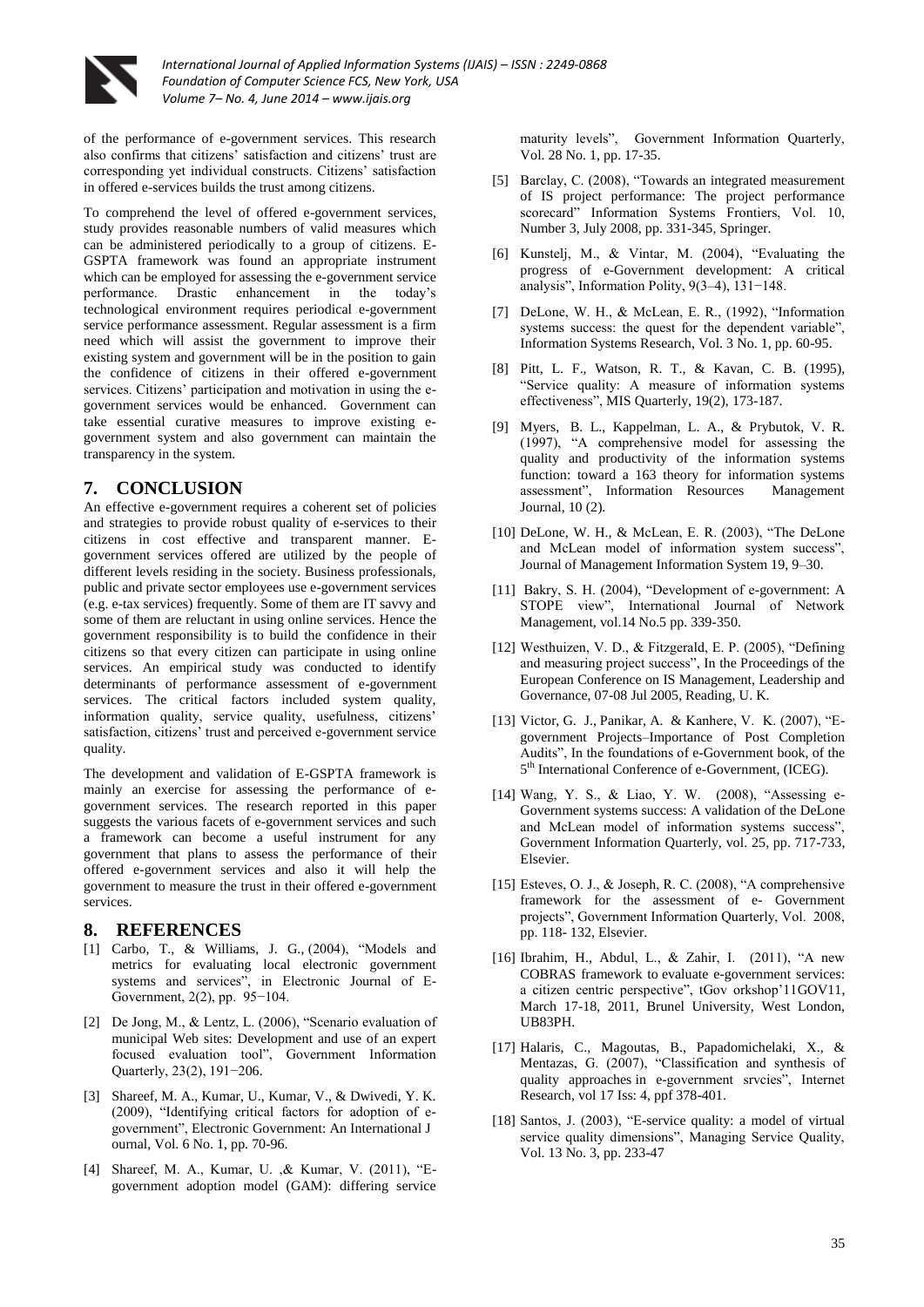![](_page_8_Picture_0.jpeg)

- [19] Welch, E. W., & Pandey, S. (2005), "Intranet adoption, use and information quality in public organizations: interactive effects of red tape and innovativeness", Proceedings of HICSS-37 IEEE Conference, Hawaii International Conference on Systems Science, Big Islnad, JI, January 5-8.
- [20] Papadomichelaki, X., & Mentzas, G. (2009), "A multipleitem scale for assessing e-government service quality", in Wimmer, M.A., Codagnone, C. and Ma, X. (Eds), Proceedings of EGOV 2009, Lecture Notes in Computer Science No. 5693, Springer, Berlin, pp. 163, / e-GovQual: A Multiple scale for assessing e-government service quality, Government Information Quality 29 (2012) 98-109.
- [21] Parasuraman, A., Zeithmal, V. A., & Malhotra, A. (2005), "E-S-QUAL: a multiple-item scale for assessing electronic service quality", Journal of Service Research, Vol. 7 No. 10, pp. 1-21.
- [22] Magoutas, B., & Mentzas, G. (2010), "SALT: A semantic adaptive framework for monitoring citizen satisfaction from e-government services", Expert Systems with Applications, 37(6): 4292–4300.
- [23] Bhattacharya, D., Gulla, U., & Gupta, M. P. (2012),"Eservice quality model for Indian government portals: citizens' perspective", Journal of Enterprise Information Management, Vol. 25 Iss: 3 pp. 246 – 271.
- [24] Zaidi, S. F. H. (2012), "Assessing E-Government Service Delivery (Government to Citizen)": International journal of e-business and e-government, Vol 4 No 1 January 2012.
- [25] Zaidi, S. F. H., Marrir, F., & Siva, S. (2013), "Assessing e-Government Service & Trust: Government to Citizen", ICDS 2013, The Seventh International Conference on Digital Society, France, February  $24<sup>th</sup> - 1<sup>st</sup>$  March.
- [26] Narasimhaiah G., Toni, M., & Betty, W. (2010), "Organizational impact of system quality, information quality, and service quality", The Journal of Strategic Information Systems, Volume 19 Issue 3, September, 2010 Pages 207-228.
- [27] Roca, C. J., Chiu, C. M., & Martinez, F. J. (2006), "Understanding e-learning continuance intention: An extension of the Technology Acceptance Model", International Journal of Human-Computer Studies 64 (2006) 683–696.
- [28] Chutimaskul, W., Funilkul, S., & Chongsuphajaisiddhi, V. (2008), "The quality framework of e-government development", ICEGOV'08 proceedings of the 2<sup>nd</sup> international conference on theory and practice of electronic governance, page 105-109.
- [29] Buckley, J. (2003), "E-service quality and the public sector", Managing Service Quality Volume 13 · Number 6 · 2003 · pp. 453-462.
- [30] Seddon, P. B. (1997), "A Respecification and Extension of the DeLone and Mclean Model of IS Information System Research", Vol.8, No.3.
- [31] Rai, A., Lang, S. S., & Welker, R. B. (2002), "Assessing the Validity of IS Success Models: An Empirical Test and

Theoretical Analysis", Information Systems Research, 13(1), pp 50- 69.

- [32] Chang, I. C., Li, Chang, Y., Hung, Fu, W & Ginn, H. H. (2005), "An empirical study on the impact of quality antecedents on tax payers acceptance of internet tax-filing systems". Government Information Quarterly, vol.22, pp. 389-410.
- [33] Welch, E. & Hinnant, C. C. (2002), "Internet Use, Transparency, and Interactivity Effects on Trust in Government", Proceedings of the 36th Hawaii International Conference on System Sciences (HICSS'03) IEEE.
- [34] Welch, E.W., Hinnant, C.C. & Moon, J. M. (2004), "Linking Citizen Satisfaction with E-Government and Trust in Government", Journal of Public Administration Research and Theory, 15(3).
- [35] Gefen, D., Karahanna, E. & Straub, D. W. (2003), "Trust and tam in online shopping: an integrated model", MIS Quarterly Vol. 27 No. 1, pp. 51-90.
- [36] Wangpipatwong, S., & Chutimaskul, W. (2005), "e-Government Web Quality Assessment: A Citizen-Centric Approach", Proceedings of the 9th IASTED International Conference on Internet and Multimedia Systems and Applications, p. 65-68, USA, 2005.
- [37] Hair, J. F., Anderson, R. E., Tatham, R. L., & Black, W. C. (2006), Multivariate Data Analysis, Sixth edition, Prentice-Hall International, Inc.
- [38] Barnes, S.J., Vidgen, R. (2006), Data Triangulation and Web Quality Metrics: A Case Study in E-Government. Information & Management 43(6), 767–777.
- [39] Byrne, B. M. (2010), Structural equation modeling with AMOS: Basic concepts, applications, and programming, New York, Taylor and Francis Group, LLC.
- [40] Hooper, D., Coughlan, J., & Mullen, M. R. (2008), "Structural Equation Modeling: Guidelines for Determining Model Fit." The Electronic Journal of Business Research Methods Volume 6 Issue 1 (2008), pp.  $53 - 60.$
- [41] Hair, J. F., Babin, B., Money, A. H., & Samouel, P., (2007), Essentials of Business Research Methods, John Wiley & Sons, Inc.
- [42] Gefen, D., & Strub, D. (2005), A practical guide for factorial validity using PLS-graph: Tutorial and annotated examples, communications of the association for information systems 16(5), 91-109.
- [43] Bradley, R.V., Pridmore, J. L., Byrd, T. A. (2006)," Information systems success in the context of different corporate cultural types: an empirical investigation", Journal of Management Information Systems 23, 267– 294.
- [44] Fornell, C., & Larcker, D. F. (1981), "Evaluating structural equation models with unobservable variables and measurement Error", Journal of Marketing Research, 48, 39–50
- [45] Janssens, W., Wijnen, K., Pelsmacker, P. D., & Kenhove, P. V. (2008), Marketing Research with SPSS, Prentice Hall.